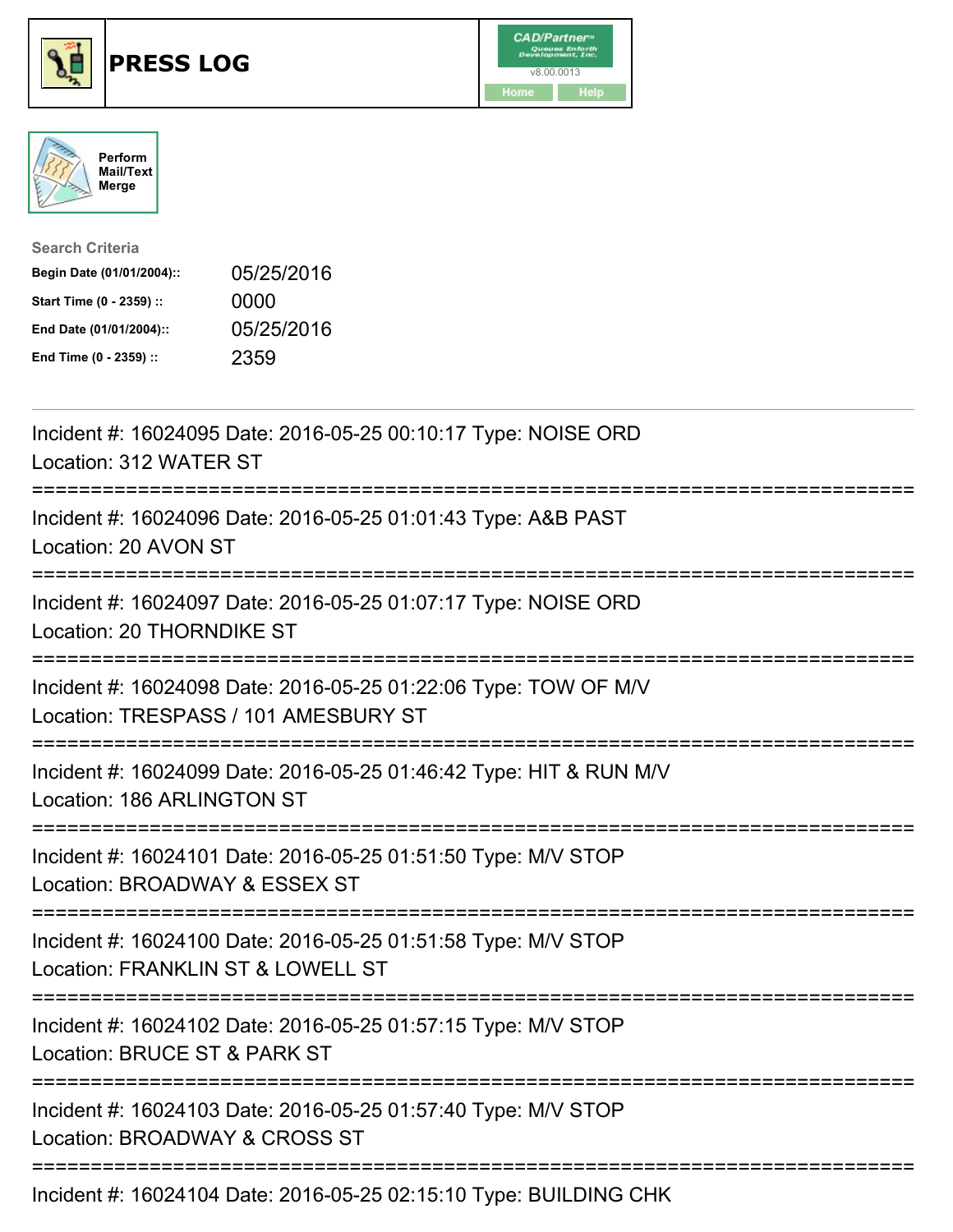Location: 294 LAWRENCE ST

=========================================================================== Incident #: 16024105 Date: 2016-05-25 02:34:46 Type: BUILDING CHK Location: SAM'S FOOD STORE / 389 BROADWAY =========================================================================== Incident #: 16024106 Date: 2016-05-25 02:35:19 Type: BUILDING CHK Location: SEVEN ELEVEN / 370 BROADWAY =========================================================================== Incident #: 16024107 Date: 2016-05-25 02:37:13 Type: M/V STOP Location: BROADWAY & CROSS ST =========================================================================== Incident #: 16024108 Date: 2016-05-25 02:53:28 Type: M/V STOP Location: APPLETON ST & METHUEN ST =========================================================================== Incident #: 16024109 Date: 2016-05-25 03:14:41 Type: M/V STOP Location: BLAKELIN ST & MANCHESTER ST =========================================================================== Incident #: 16024110 Date: 2016-05-25 03:20:11 Type: BUILDING CHK Location: CITY HALL / 200 COMMON ST =========================================================================== Incident #: 16024111 Date: 2016-05-25 03:26:16 Type: M/V STOP Location: COMMON ST =========================================================================== Incident #: 16024112 Date: 2016-05-25 03:26:47 Type: BUILDING CHK Location: NEW BLACK LACE / 8 S BROADWAY =========================================================================== Incident #: 16024113 Date: 2016-05-25 03:30:28 Type: SUS PERS/MV Location: 42 IRENE ST =========================================================================== Incident #: 16024114 Date: 2016-05-25 03:33:11 Type: MEDIC SUPPORT Location: 121 SYLVESTER ST =========================================================================== Incident #: 16024115 Date: 2016-05-25 03:36:02 Type: MEDIC SUPPORT Location: S UNION ST & SALEM ST =========================================================================== Incident #: 16024116 Date: 2016-05-25 03:50:17 Type: BUILDING CHK Location: DAIRY QUEEN / 190 S UNION ST =========================================================================== Incident #: 16024117 Date: 2016-05-25 03:57:59 Type: BUILDING CHK Location: LA RUBIA RESTAURANT / 52 COMMON ST =========================================================================== Incident #: 16024118 Date: 2016-05-25 04:01:16 Type: M/V STOP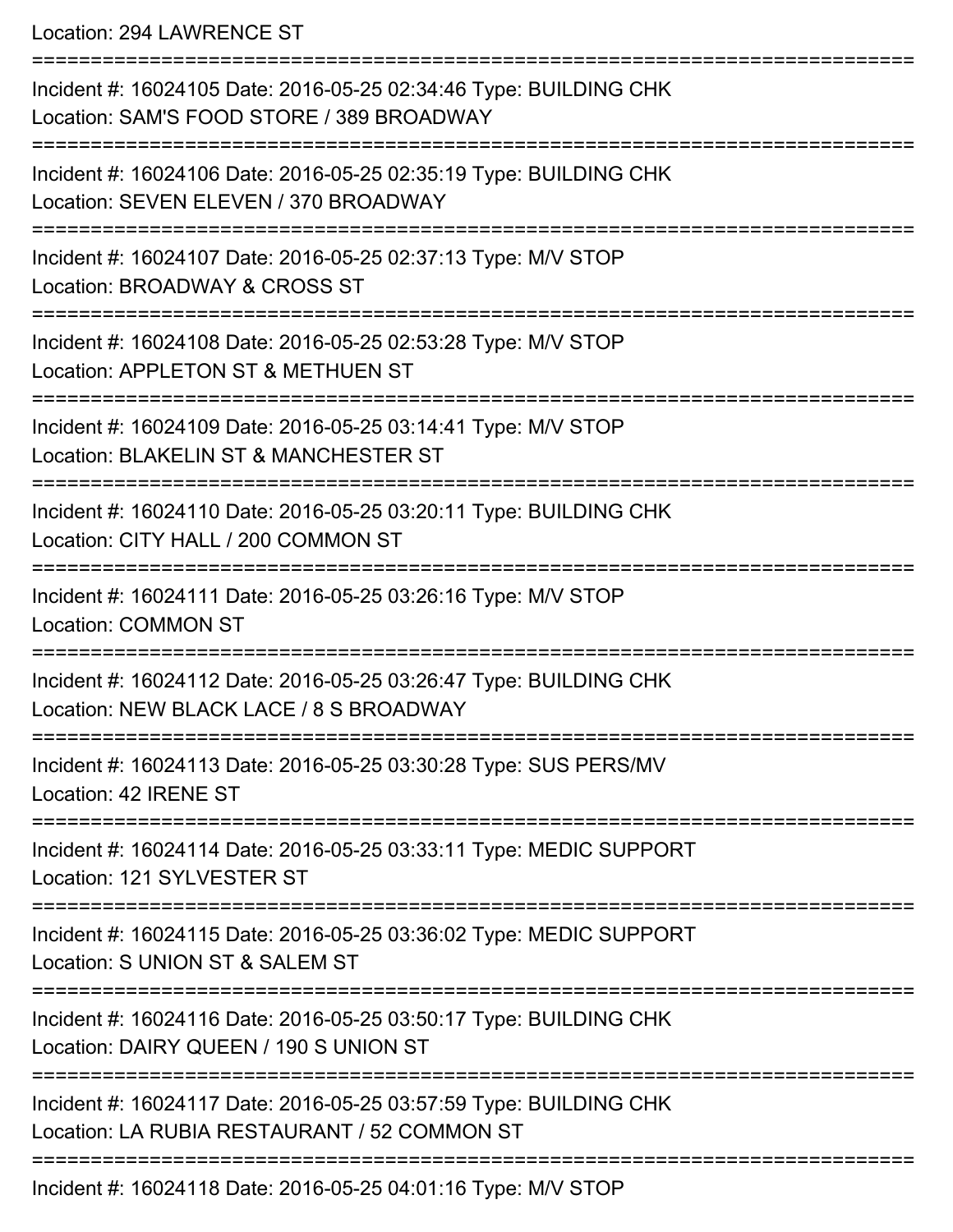| Incident #: 16024119 Date: 2016-05-25 04:03:06 Type: BUILDING CHK<br>Location: SYDNEY'S RESTURANT / 337 ESSEX ST      |
|-----------------------------------------------------------------------------------------------------------------------|
| Incident #: 16024120 Date: 2016-05-25 04:08:02 Type: BUILDING CHK<br>Location: LA FRUITERIA / 75 MANCHESTER ST        |
| Incident #: 16024121 Date: 2016-05-25 05:07:30 Type: BUILDING CHK<br>Location: EL PATIO MULTISERVIC / 163 LAWRENCE ST |
| Incident #: 16024122 Date: 2016-05-25 05:08:41 Type: M/V STOP<br>Location: FITZ ST & LAWRENCE ST                      |
| Incident #: 16024123 Date: 2016-05-25 05:12:39 Type: BUILDING CHK<br>Location: EMMANUEL MARKET / 99 PARK ST           |
| Incident #: 16024124 Date: 2016-05-25 06:12:33 Type: ALARM/BURG<br>Location: PUEBLO SUPERMARKET / 309 PARK ST         |
| Incident #: 16024125 Date: 2016-05-25 06:15:47 Type: ALARM/BURG<br>Location: HENNESSEY SCHOOL / 122 HANCOCK ST        |
| Incident #: 16024126 Date: 2016-05-25 06:42:29 Type: UNWANTEDGUEST<br>Location: SEVEN ELEVEN / 370 BROADWAY           |
| Incident #: 16024127 Date: 2016-05-25 07:04:33 Type: LARCENY/PAST<br>Location: 1A PLATT CT                            |
| Incident #: 16024128 Date: 2016-05-25 07:08:06 Type: ALARMS<br>Location: 129 TRENTON ST                               |
| Incident #: 16024129 Date: 2016-05-25 07:10:31 Type: M/V STOP<br>Location: MERRIMACK ST & PARKER ST                   |
| Incident #: 16024130 Date: 2016-05-25 07:21:27 Type: PARK & WALK<br>Location: 0 BROADWAY                              |
| Incident #: 16024131 Date: 2016-05-25 07:26:54 Type: CLOSE STREET<br>Location: PARKER ST & SALEM ST                   |
| Incident #: 16024132 Date: 2016-05-25 07:31:10 Type: M/V STOP                                                         |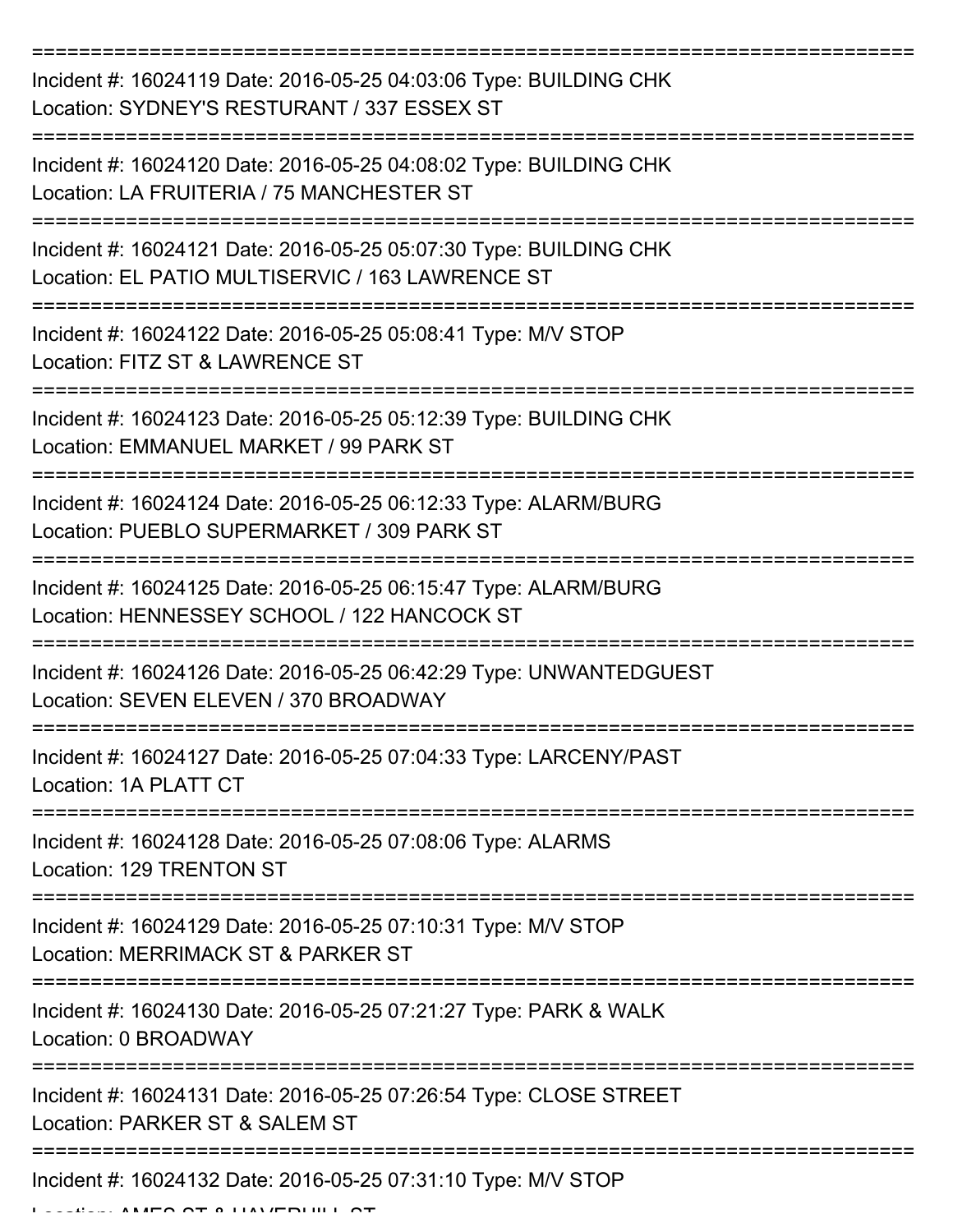| Incident #: 16024133 Date: 2016-05-25 07:46:23 Type: AUTO ACC/NO PI<br>Location: BROADWAY & ESSEX ST            |
|-----------------------------------------------------------------------------------------------------------------|
| Incident #: 16024134 Date: 2016-05-25 07:51:05 Type: M/V STOP<br>Location: ANDOVER ST & TEWKSBURY ST            |
| Incident #: 16024135 Date: 2016-05-25 07:55:08 Type: TOW OF M/V<br>Location: TRESPASS / 68 HAMPSHIRE ST         |
| Incident #: 16024136 Date: 2016-05-25 07:56:38 Type: MAL DAMAGE<br>Location: 5 BERKELEY ST                      |
| Incident #: 16024137 Date: 2016-05-25 08:11:13 Type: SUS PERS/MV<br>Location: MERRIMACK ST & S UNION ST         |
| Incident #: 16024138 Date: 2016-05-25 08:18:30 Type: THREATS<br>Location: 10 EMBANKMENT RD                      |
| Incident #: 16024139 Date: 2016-05-25 08:22:36 Type: CLOSE STREET<br>Location: IRVING & MYRTLE                  |
| Incident #: 16024140 Date: 2016-05-25 08:27:31 Type: 209A/SERVE<br>Location: 32 CHESTNUT ST                     |
| Incident #: 16024141 Date: 2016-05-25 08:29:08 Type: 209A/SERVE<br>Location: 90 LOWELL ST                       |
| Incident #: 16024143 Date: 2016-05-25 08:30:28 Type: 209A/SERVE<br>Location: 81 BROOKFIELD ST                   |
| Incident #: 16024142 Date: 2016-05-25 08:31:38 Type: AUTO ACC/PI<br>Location: SHOWCASE CINEMA / 141 WINTHROP AV |
| Incident #: 16024144 Date: 2016-05-25 08:47:22 Type: ALARMS<br>Location: 190 HAMPSHIRE ST                       |
| Incident #: 16024145 Date: 2016-05-25 08:54:09 Type: A&B PROG<br>Location: 2 MUSEUM SQ                          |
| Incident #: 16024146 Date: 2016-05-25 09:05:44 Type: 209A/SERVE                                                 |

Location: 10 CADCENIT CT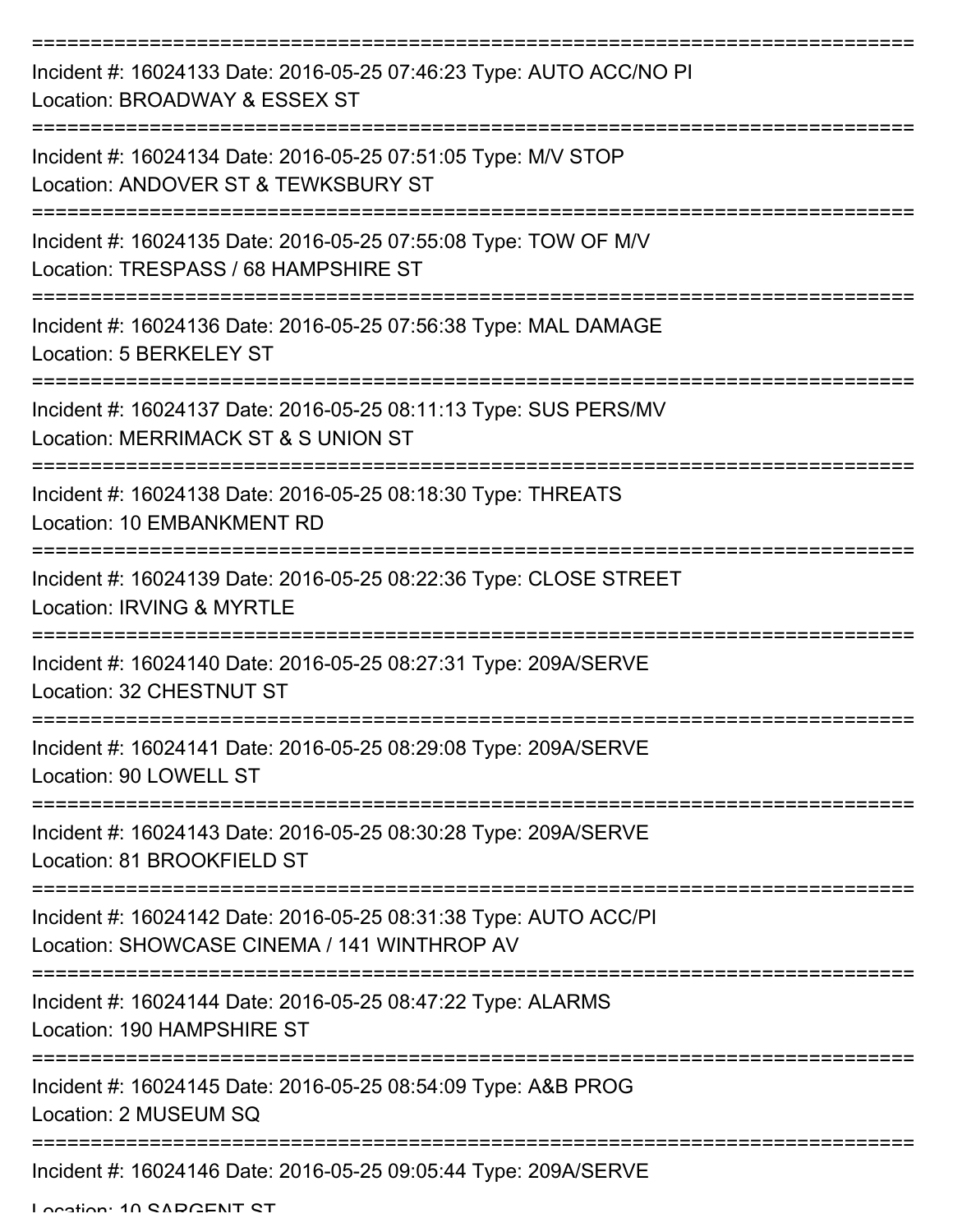| Incident #: 16024147 Date: 2016-05-25 09:09:29 Type: 209A/SERVE<br>Location: 7 GRACE TER                  |
|-----------------------------------------------------------------------------------------------------------|
| Incident #: 16024148 Date: 2016-05-25 09:10:23 Type: AUTO ACC/NO PI<br>Location: HAMPSHIRE ST & MYRTLE ST |
| Incident #: 16024149 Date: 2016-05-25 09:21:45 Type: 209A/SERVE<br>Location: 157 ESSEX ST                 |
| Incident #: 16024150 Date: 2016-05-25 09:22:36 Type: INVEST CONT<br>Location: 280 MERRIMACK ST            |
| Incident #: 16024151 Date: 2016-05-25 09:26:44 Type: CK WELL BEING<br>Location: 80 BUNKERHILL ST FL 1     |
| Incident #: 16024152 Date: 2016-05-25 09:33:29 Type: PARK & WALK<br>Location: 222 BROADWAY                |
| Incident #: 16024153 Date: 2016-05-25 09:33:45 Type: M/V STOP<br>Location: 95 BEACON ST                   |
| Incident #: 16024154 Date: 2016-05-25 09:34:15 Type: SUS PERS/MV<br>Location: 18 BEACON AV                |
| Incident #: 16024155 Date: 2016-05-25 09:37:04 Type: 209A/SERVE<br>Location: 209 PARK ST                  |
| Incident #: 16024156 Date: 2016-05-25 09:39:22 Type: COURT DOC SERVE<br>Location: 178 PARK ST             |
| Incident #: 16024157 Date: 2016-05-25 09:40:01 Type: M/V STOP<br>Location: 50 BEACON ST                   |
| Incident #: 16024158 Date: 2016-05-25 09:41:44 Type: SUS PERS/MV<br>Location: 60 RAILROAD ST              |
| Incident #: 16024159 Date: 2016-05-25 09:42:25 Type: MEDIC SUPPORT<br>Location: 6 GORHAM ST               |
| Incident #: 16024160 Date: 2016-05-25 09:45:15 Type: UNWANTEDGUEST<br>Location: 254 S UNION ST            |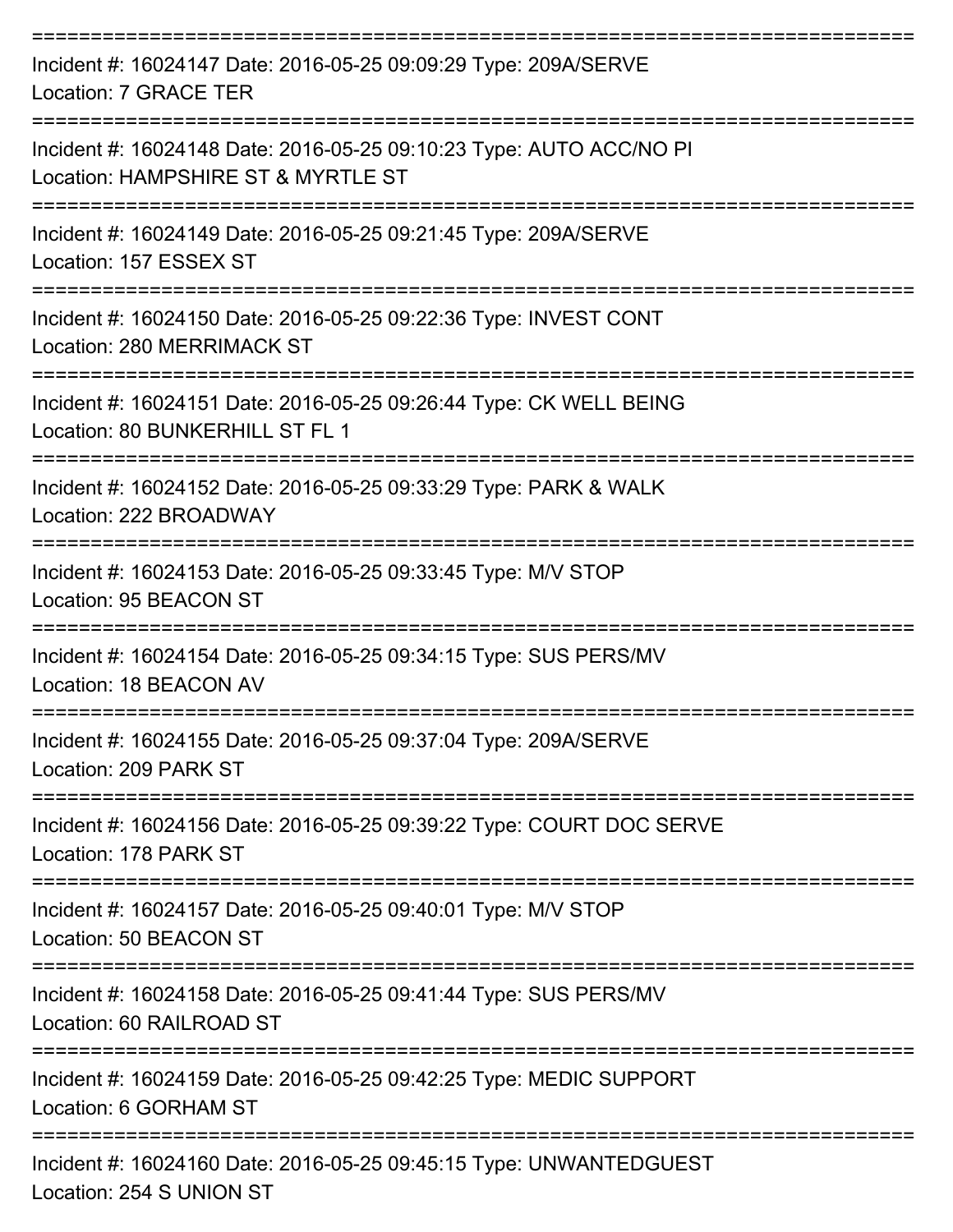| Incident #: 16024161 Date: 2016-05-25 09:50:21 Type: SUS PERS/MV<br>Location: 2 RAILROAD                                         |
|----------------------------------------------------------------------------------------------------------------------------------|
| Incident #: 16024162 Date: 2016-05-25 09:51:53 Type: 209A/SERVE<br>Location: 185 WILLOW ST                                       |
| Incident #: 16024163 Date: 2016-05-25 09:58:52 Type: M/V STOP<br>Location: BROADWAY & WATER ST<br>=========================      |
| Incident #: 16024164 Date: 2016-05-25 10:00:26 Type: ALARM/BURG<br>Location: 28 CHELMSFORD ST                                    |
| Incident #: 16024165 Date: 2016-05-25 10:17:34 Type: COURT DOC SERVE<br>Location: 68 TENNEY ST<br>============================== |
| Incident #: 16024166 Date: 2016-05-25 10:23:45 Type: M/V STOP<br>Location: 2ZS136 / BOAT RAMP & EATON ST                         |
| Incident #: 16024167 Date: 2016-05-25 10:38:00 Type: M/V STOP<br>Location: DORCHESTER ST & WINTHROP AV                           |
| Incident #: 16024169 Date: 2016-05-25 10:38:54 Type: LOST PROPERTY<br>Location: AMESBURY ST & LOWELL ST                          |
| Incident #: 16024168 Date: 2016-05-25 10:40:13 Type: PARK & WALK<br>Location: BRADFORD ST & BROADWAY                             |
| Incident #: 16024170 Date: 2016-05-25 10:42:44 Type: M/V STOP<br>Location: MERRIMACK ST & S UNION ST                             |
| Incident #: 16024171 Date: 2016-05-25 10:55:24 Type: PARK & WALK<br>Location: MARKET ST & S UNION ST                             |
| Incident #: 16024172 Date: 2016-05-25 10:56:54 Type: MEDIC SUPPORT<br>Location: 45 SALEM ST FL 2NDFL                             |
| Incident #: 16024173 Date: 2016-05-25 10:58:18 Type: LARCENY/ATTMEPT<br>Location: 599 CANAL ST #EAST WING FL 4                   |
| Incident #: 16024174 Date: 2016-05-25 11:11:54 Type: COURT DOC SERVE<br>Location: 161 BOXFORD ST                                 |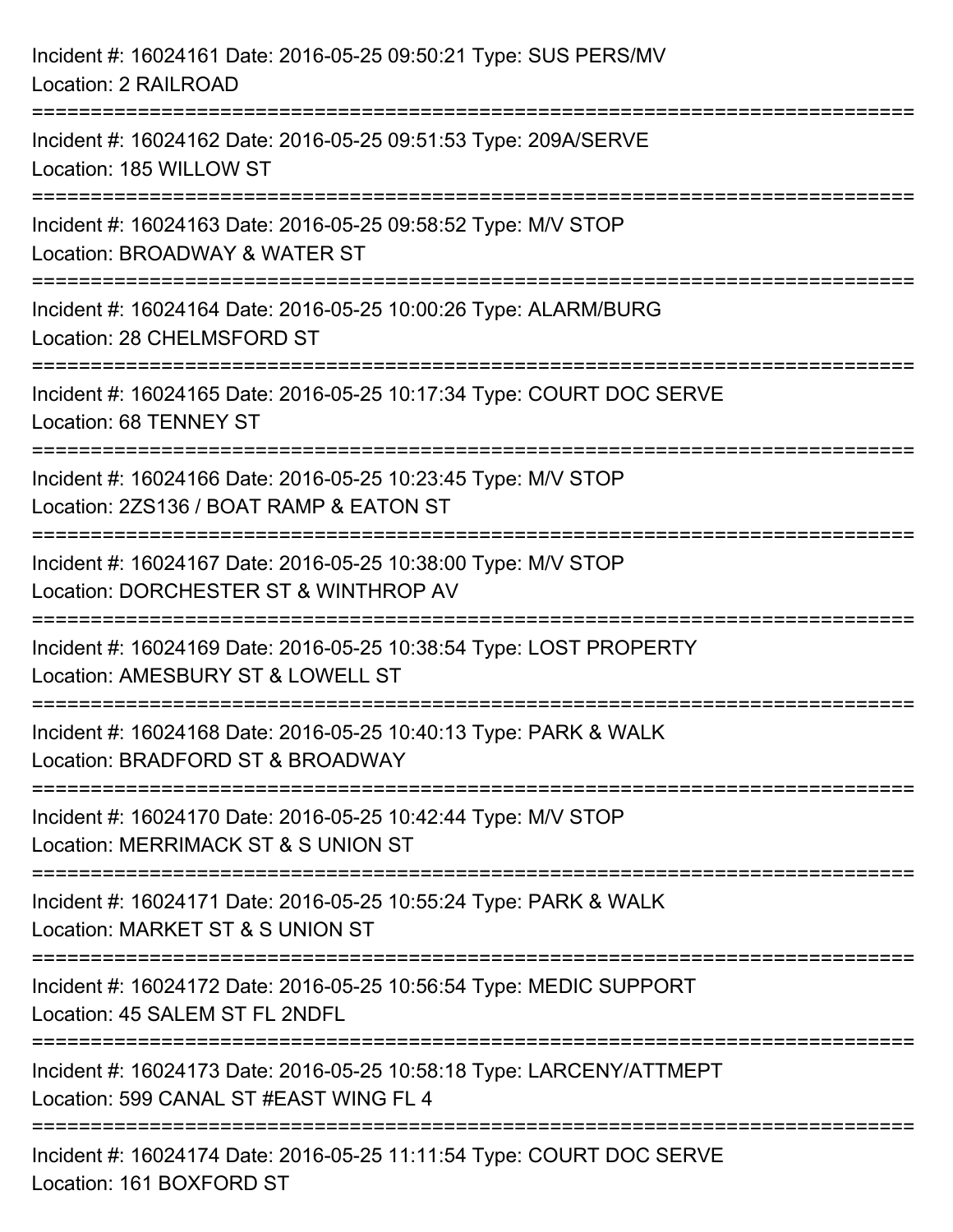| Incident #: 16024176 Date: 2016-05-25 11:14:10 Type: TRESPASSING<br><b>Location: 11 LAWRENCE ST</b>                    |
|------------------------------------------------------------------------------------------------------------------------|
| Incident #: 16024175 Date: 2016-05-25 11:15:10 Type: WARRANT SERVE<br>Location: 25 SALEM ST                            |
| Incident #: 16024178 Date: 2016-05-25 11:21:01 Type: CK WELL BEING<br>Location: 258 ANDOVER ST FL 3                    |
| Incident #: 16024177 Date: 2016-05-25 11:22:09 Type: AUTO ACC/PI<br>Location: 332 LOWELL ST                            |
| Incident #: 16024179 Date: 2016-05-25 11:24:24 Type: 209A/SERVE<br><b>Location: 2 FERGUSON ST</b>                      |
| Incident #: 16024180 Date: 2016-05-25 11:37:09 Type: HIT & RUN M/V<br>Location: 123 STEARNS AV                         |
| Incident #: 16024181 Date: 2016-05-25 11:42:47 Type: SUS PERS/MV<br>Location: PEMBERTON PARK / null<br>=============== |
| Incident #: 16024182 Date: 2016-05-25 11:48:56 Type: LOST PROPERTY<br><b>Location: JORDAN ST</b>                       |
| Incident #: 16024183 Date: 2016-05-25 11:50:47 Type: 209A/SERVE<br>Location: 75 BROOKFIELD ST                          |
| Incident #: 16024184 Date: 2016-05-25 11:51:32 Type: PARK & WALK<br>Location: MARKET ST & S UNION ST                   |
| Incident #: 16024185 Date: 2016-05-25 11:56:14 Type: DISTURBANCE<br>Location: WENDYS / 55 HAMPSHIRE ST                 |
| Incident #: 16024186 Date: 2016-05-25 12:16:12 Type: AUTO ACC/NO PI<br>Location: LOWELL ST & MARGIN ST                 |
| Incident #: 16024187 Date: 2016-05-25 12:31:42 Type: TENANT PROB<br>Location: 83 CAMBRIDGE ST                          |
| Incident #: 16024188 Date: 2016-05-25 12:33:09 Type: PARK & WALK<br>Location: BRADFORD ST & BROADWAY                   |

===========================================================================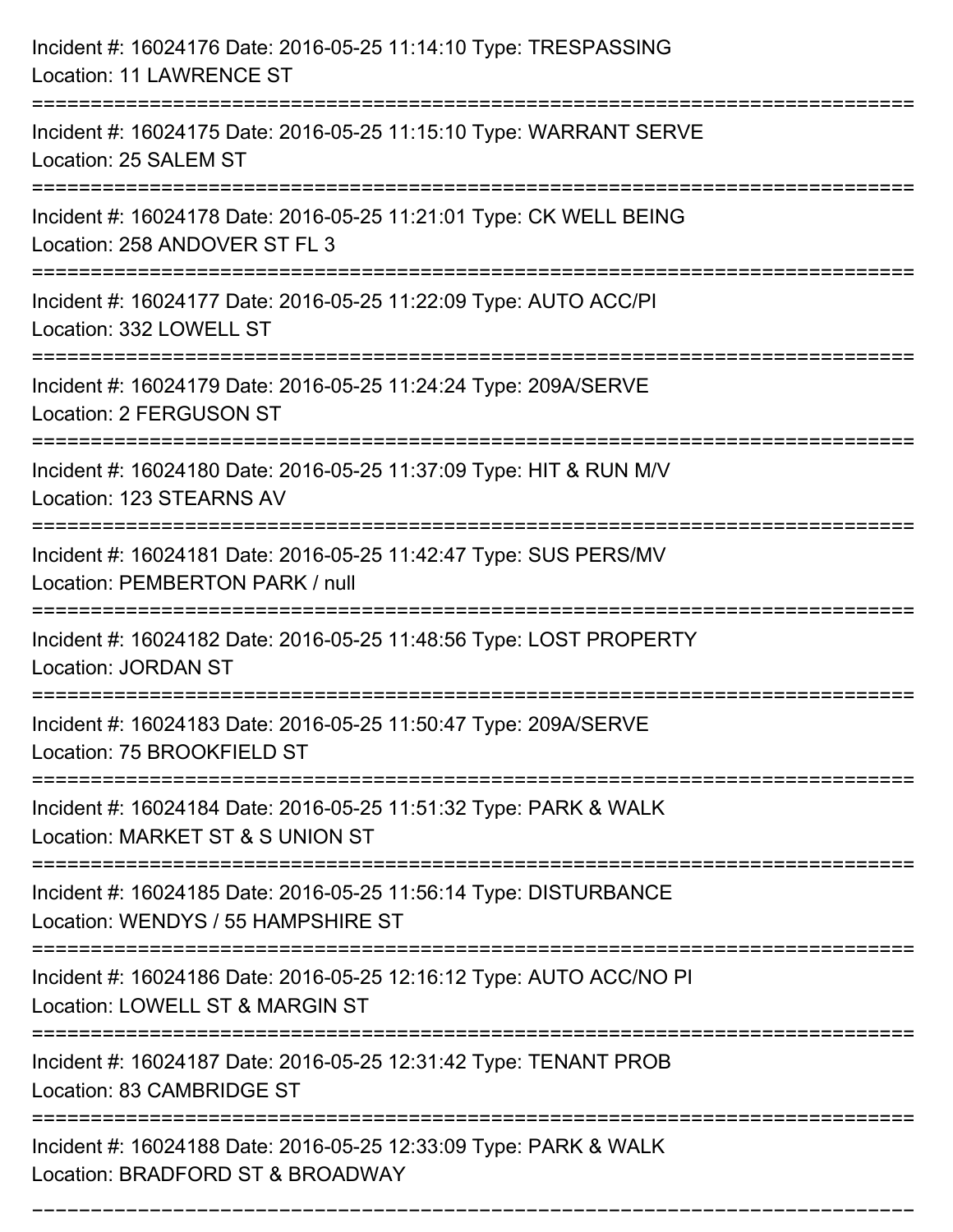| ======================= | Incident #: 16024189 Date: 2016-05-25 12:34:07 Type: KEEP PEACE<br>Location: 40 LAWRENCE ST FL 4                |
|-------------------------|-----------------------------------------------------------------------------------------------------------------|
|                         | Incident #: 16024190 Date: 2016-05-25 12:39:43 Type: NOISE ORD<br>Location: 35 CHICKERING ST                    |
|                         | Incident #: 16024191 Date: 2016-05-25 12:55:54 Type: DISABLED MV<br>Location: RT 114                            |
|                         | Incident #: 16024192 Date: 2016-05-25 12:58:42 Type: ASSSIT OTHER PD<br>Location: DCF OFFICE / 280 MERRIMACK ST |
|                         | Incident #: 16024193 Date: 2016-05-25 13:05:08 Type: 209A/SERVE<br>Location: 55 FRANKLIN ST FL 3                |
|                         | Incident #: 16024194 Date: 2016-05-25 13:07:05 Type: DISTURBANCE<br>Location: ABBOTT ST & PHILLIPS ST           |
|                         | Incident #: 16024195 Date: 2016-05-25 13:23:10 Type: SUS PERS/MV<br>Location: 166 PARKER ST                     |
|                         | Incident #: 16024196 Date: 2016-05-25 13:25:44 Type: MV/BLOCKING<br>Location: 300 METHUEN ST                    |
|                         | Incident #: 16024197 Date: 2016-05-25 13:32:25 Type: SUS PERS/MV<br>Location: 209 PARK ST                       |
|                         | Incident #: 16024198 Date: 2016-05-25 13:34:41 Type: AUTO ACC/NO PI<br>Location: 412 HAMPSHIRE ST               |
|                         | Incident #: 16024199 Date: 2016-05-25 13:37:11 Type: NOISE ORD<br>Location: 75 BASSWOOD ST FL 1STFL             |
|                         | Incident #: 16024200 Date: 2016-05-25 13:39:13 Type: ANIMAL COMPL<br>Location: 700 ESSEX ST                     |
|                         | Incident #: 16024201 Date: 2016-05-25 13:40:44 Type: 209A/SERVE<br>Location: 16 BEACON ST                       |
|                         | Incident #: 16024202 Date: 2016-05-25 13:41:32 Type: COURT DOC SERVE<br>Location: 123 CAMBRIDGE ST              |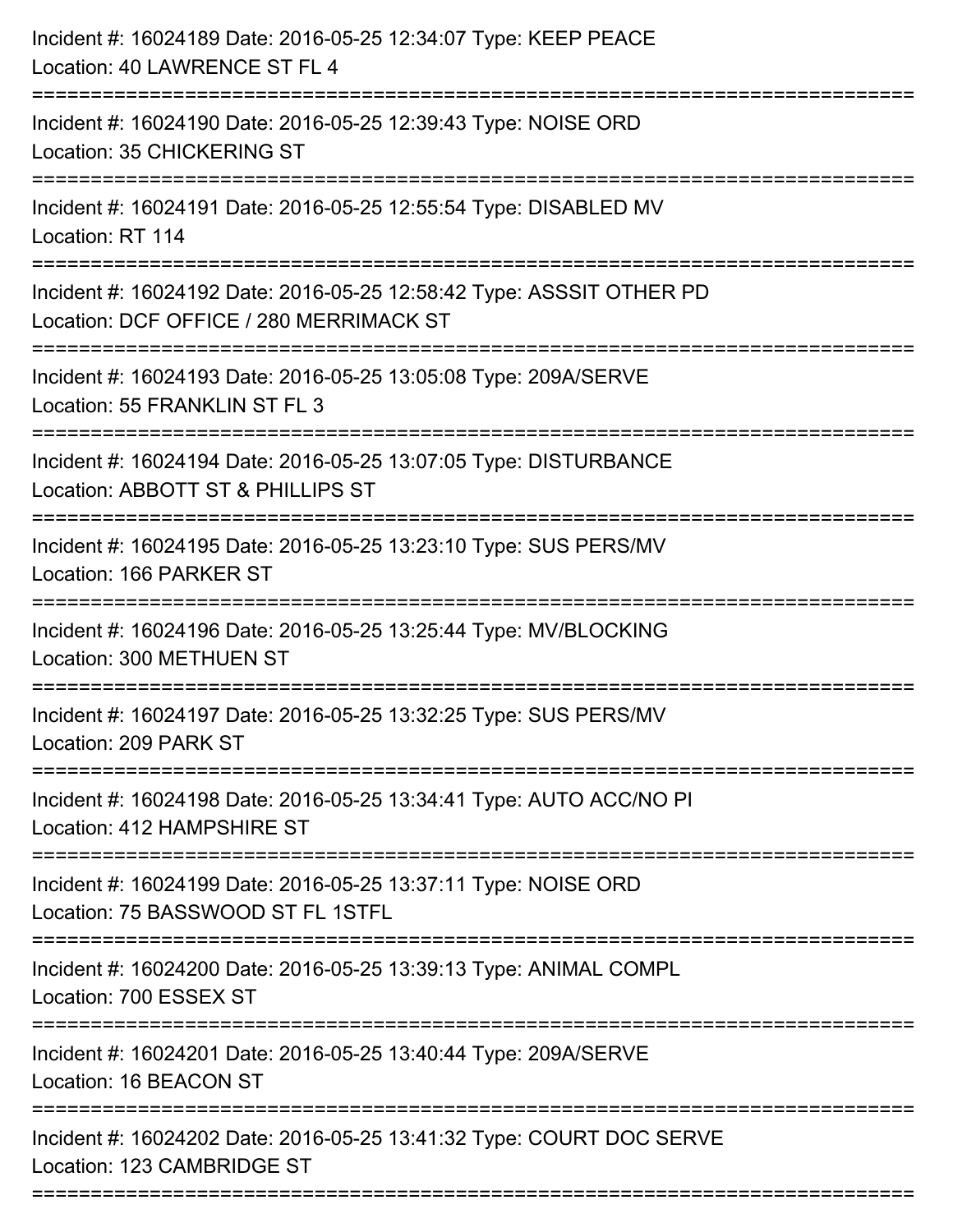Location: 161 BOXFORD ST

| Incident #: 16024204 Date: 2016-05-25 13:45:42 Type: COURT DOC SERVE<br>Location: 68 TENNEY ST       |
|------------------------------------------------------------------------------------------------------|
| Incident #: 16024205 Date: 2016-05-25 14:00:20 Type: NEIGHBOR PROB<br>Location: 2 MUSEUM SQ          |
| Incident #: 16024206 Date: 2016-05-25 14:05:58 Type: 209A/VIOLATION<br>Location: 55 FRANKLIN ST FL 3 |
| Incident #: 16024207 Date: 2016-05-25 14:18:37 Type: OFFICER ASSIS<br>Location: 1 GENERAL ST         |
| Incident #: 16024208 Date: 2016-05-25 14:20:30 Type: ASSSIT OTHER PD<br>Location: 25 CAMDEN ST       |
| Incident #: 16024211 Date: 2016-05-25 14:25:27 Type: DRUG VIO<br>Location: AYER RD & STEVENS AV      |
| Incident #: 16024210 Date: 2016-05-25 14:26:55 Type: DISTURBANCE<br>Location: 61 BRADFORD ST #1      |
| Incident #: 16024209 Date: 2016-05-25 14:27:07 Type: ALARM/BURG<br>Location: 59 GREENWOOD ST         |
| Incident #: 16024212 Date: 2016-05-25 14:40:55 Type: MV/BLOCKING<br>Location: 300 METHUEN ST         |
| Incident #: 16024213 Date: 2016-05-25 14:46:58 Type: STOL/MV/PAS<br>Location: 102 BERNARD AV         |
| Incident #: 16024214 Date: 2016-05-25 15:03:05 Type: M/V STOP<br>Location: S UNION ST & SALEM ST     |
| Incident #: 16024215 Date: 2016-05-25 15:25:27 Type: M/V STOP<br>Location: 205 S BROADWAY            |
| Incident #: 16024216 Date: 2016-05-25 15:43:28 Type: INVESTIGATION<br>Location: 143 MAY ST           |
|                                                                                                      |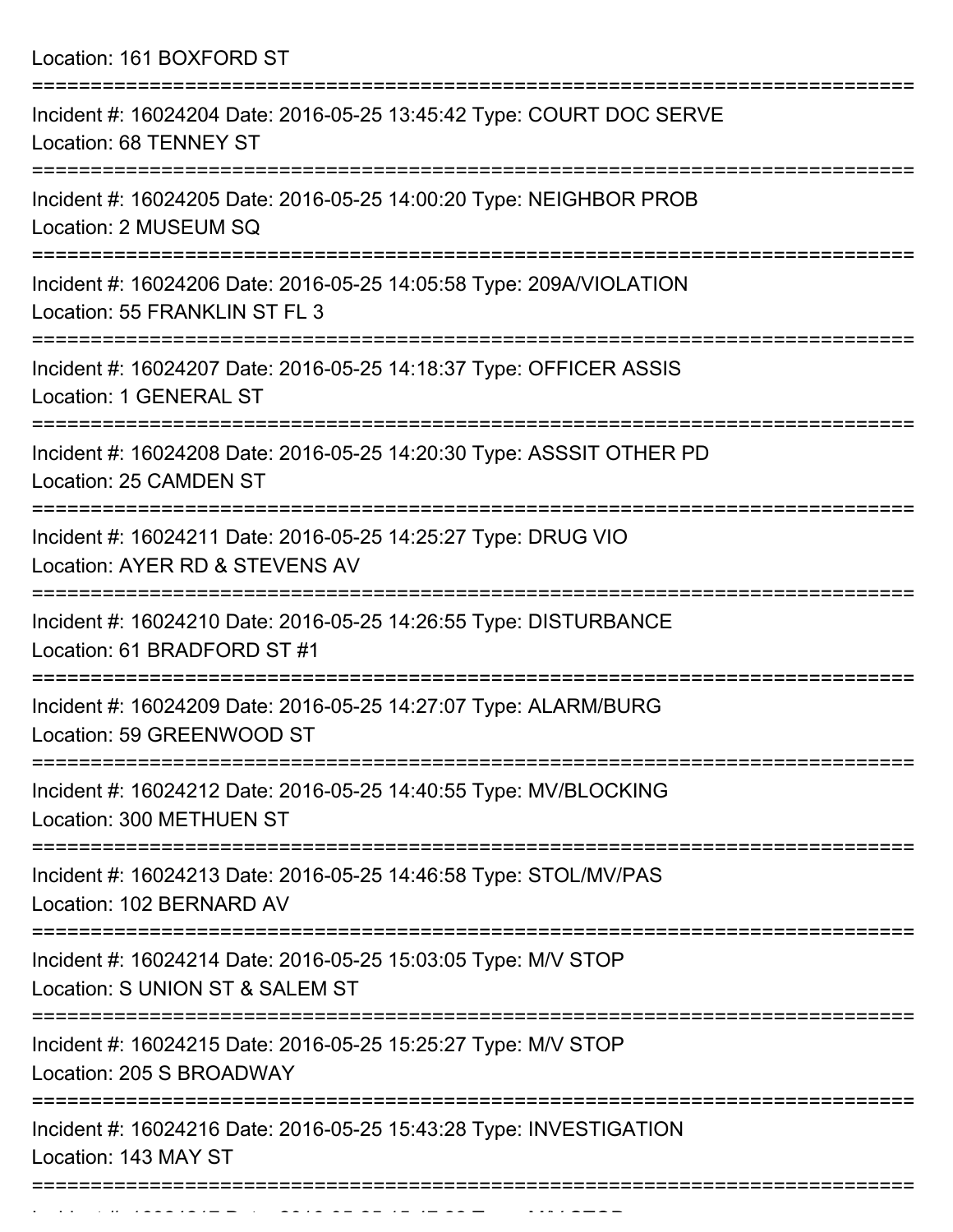Location: EXETER ST & PHILLIPS ST

=========================================================================== Incident #: 16024218 Date: 2016-05-25 15:52:36 Type: MAN DOWN Location: ANDOVER ST & BLANCHARD ST =========================================================================== Incident #: 16024219 Date: 2016-05-25 15:59:36 Type: B&E/PROG Location: 280 MERRIMACK ST #EAST FL REAR BUILDING =========================================================================== Incident #: 16024220 Date: 2016-05-25 16:10:27 Type: UNKNOWN PROB Location: 204 S UNION ST FL 3R =========================================================================== Incident #: 16024221 Date: 2016-05-25 16:15:41 Type: M/V STOP Location: HAMPSHIRE ST & LOWELL ST =========================================================================== Incident #: 16024222 Date: 2016-05-25 16:22:42 Type: M/V STOP Location: COMMON ST & LAWRENCE ST =========================================================================== Incident #: 16024223 Date: 2016-05-25 16:23:59 Type: DISTURBANCE Location: 620 COMMON ST =========================================================================== Incident #: 16024224 Date: 2016-05-25 16:30:06 Type: M/V STOP Location: HAMPSHIRE ST & MYRTLE ST =========================================================================== Incident #: 16024225 Date: 2016-05-25 16:39:57 Type: M/V STOP Location: 348 HAVERHILL ST =========================================================================== Incident #: 16024226 Date: 2016-05-25 17:02:14 Type: ALARM/BURG Location: 43 JACKSON ST =========================================================================== Incident #: 16024227 Date: 2016-05-25 17:13:42 Type: TRESPASSING Location: 20 KNOX ST =========================================================================== Incident #: 16024228 Date: 2016-05-25 17:32:42 Type: ALARM/BURG Location: HEAVENLY DONUTS / 262 ESSEX ST =========================================================================== Incident #: 16024229 Date: 2016-05-25 17:47:17 Type: M/V STOP Location: COMMON ST & JACKSON ST =========================================================================== Incident #: 16024230 Date: 2016-05-25 17:59:37 Type: VIO CITY ORD Location: 10 VINE ST ==============================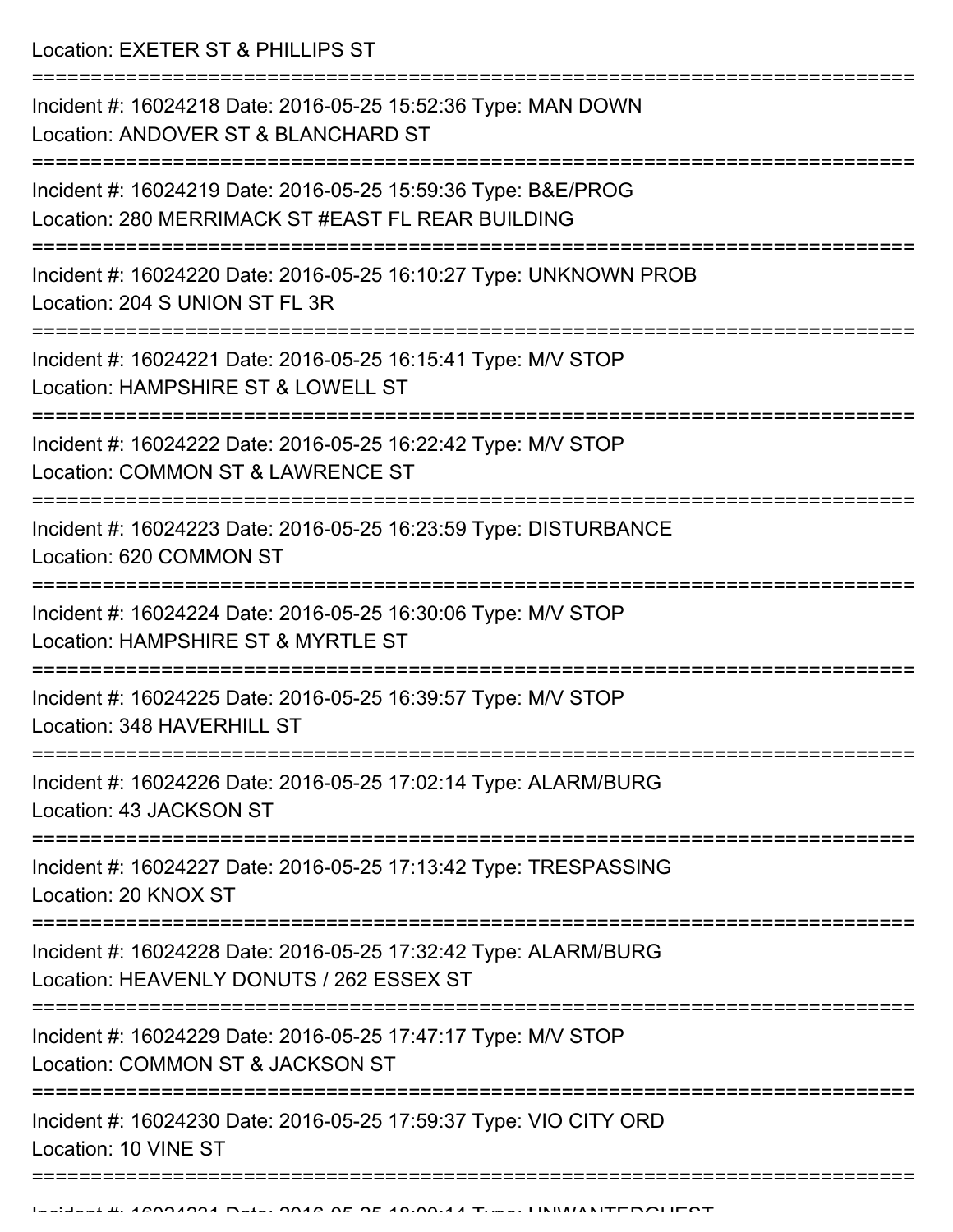Location: 476 RIVERSIDE DR #102

| Incident #: 16024232 Date: 2016-05-25 18:06:07 Type: ALARM/BURG<br>Location: SHOWCASE CINEMA / 6 CHICKERING ST<br>======================== |
|--------------------------------------------------------------------------------------------------------------------------------------------|
| Incident #: 16024233 Date: 2016-05-25 18:11:38 Type: M/V STOP<br>Location: BROADWAY & COMMON ST                                            |
| Incident #: 16024234 Date: 2016-05-25 18:15:13 Type: M/V STOP<br>Location: 115 S UNION ST                                                  |
| Incident #: 16024235 Date: 2016-05-25 18:16:41 Type: ALARM/BURG<br>Location: COLONY FOODS, INC / 439 HAVERHILL ST                          |
| --------------------<br>Incident #: 16024236 Date: 2016-05-25 18:36:48 Type: TRESPASSING<br>Location: 266 BROADWAY                         |
| Incident #: 16024237 Date: 2016-05-25 18:37:38 Type: M/V STOP<br><b>Location: CENTRAL BRIDGE</b>                                           |
| Incident #: 16024238 Date: 2016-05-25 18:40:26 Type: WARRANT SERVE<br>Location: PARKER ST & SPRINGFIELD ST                                 |
| Incident #: 16024239 Date: 2016-05-25 18:40:35 Type: SUS PERS/MV<br>Location: 310 BROADWAY                                                 |
| Incident #: 16024240 Date: 2016-05-25 18:43:58 Type: MAL DAMG PROG<br>Location: 40 BEACON ST                                               |
| Incident #: 16024241 Date: 2016-05-25 18:49:49 Type: DK (DRUNK)<br>Location: GATEWAY PUB / 339 MERRIMACK ST                                |
| Incident #: 16024242 Date: 2016-05-25 19:03:54 Type: LOST PROPERTY<br>Location: MARSHALLS / WINTHROP AV                                    |
| Incident #: 16024243 Date: 2016-05-25 19:23:50 Type: FIRE WORKS<br>Location: BAILEY ST & FOSTER ST                                         |
| Incident #: 16024244 Date: 2016-05-25 19:43:32 Type: MEDIC SUPPORT<br>Location: BROADWAY & COMMON ST                                       |
| Incident #: 16024245 Date: 2016-05-25 19:58:52 Tyne: MAI STOP                                                                              |

Incident #: 16024245 Date: 2016-05-25 19:58:52 Type: M/V STOP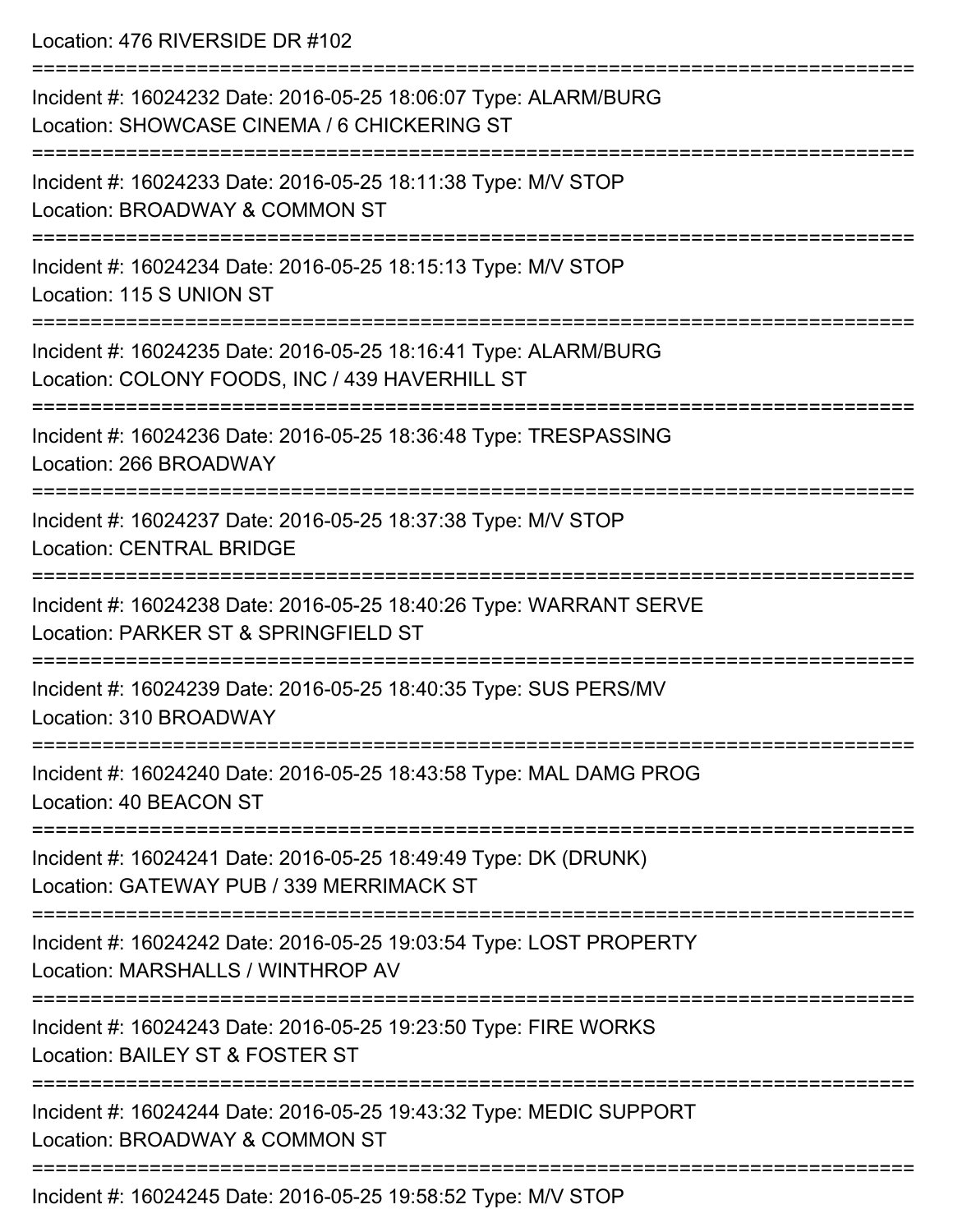| Incident #: 16024246 Date: 2016-05-25 20:03:44 Type: GENERAL SERV<br>Location: CENTRE ST & WILLOW ST             |
|------------------------------------------------------------------------------------------------------------------|
| Incident #: 16024247 Date: 2016-05-25 20:05:51 Type: DISORDERLY<br>Location: 61 GLENN ST                         |
| Incident #: 16024248 Date: 2016-05-25 20:10:13 Type: NOISE ORD<br>Location: 344 HAMPSHIRE ST<br>================ |
| Incident #: 16024249 Date: 2016-05-25 20:14:17 Type: NOTIFICATION<br>Location: 81 CROSS ST FL 2                  |
| Incident #: 16024251 Date: 2016-05-25 20:19:12 Type: M/V STOP<br>Location: AMES ST & ESSEX ST                    |
| Incident #: 16024250 Date: 2016-05-25 20:19:30 Type: FIGHT<br>Location: FULTON ST & HAVERHILL ST                 |
| Incident #: 16024252 Date: 2016-05-25 20:21:30 Type: M/V STOP<br>Location: EXETER ST & OSGOOD ST                 |
| Incident #: 16024253 Date: 2016-05-25 20:23:22 Type: SUS PERS/MV<br>Location: FRANKLIN ST & HAVERHILL ST         |
| Incident #: 16024254 Date: 2016-05-25 20:25:18 Type: ALARM/BURG<br>Location: IRON MOUNTAIN / 216 CANAL ST        |
| Incident #: 16024255 Date: 2016-05-25 20:25:38 Type: NOISE ORD<br>Location: 25 ROBINSON CT                       |
| Incident #: 16024256 Date: 2016-05-25 20:29:47 Type: DISTURBANCE<br>Location: HAVERHILL ST & JACKSON ST          |
| Incident #: 16024257 Date: 2016-05-25 20:38:17 Type: LOST PROPERTY<br>Location: 899 ESSEX ST                     |
| Incident #: 16024258 Date: 2016-05-25 20:42:38 Type: DISTURBANCE<br>Location: FLORENCE ST & WEST ST              |
| Incident #: 16024259 Date: 2016-05-25 20:49:09 Type: FIGHT                                                       |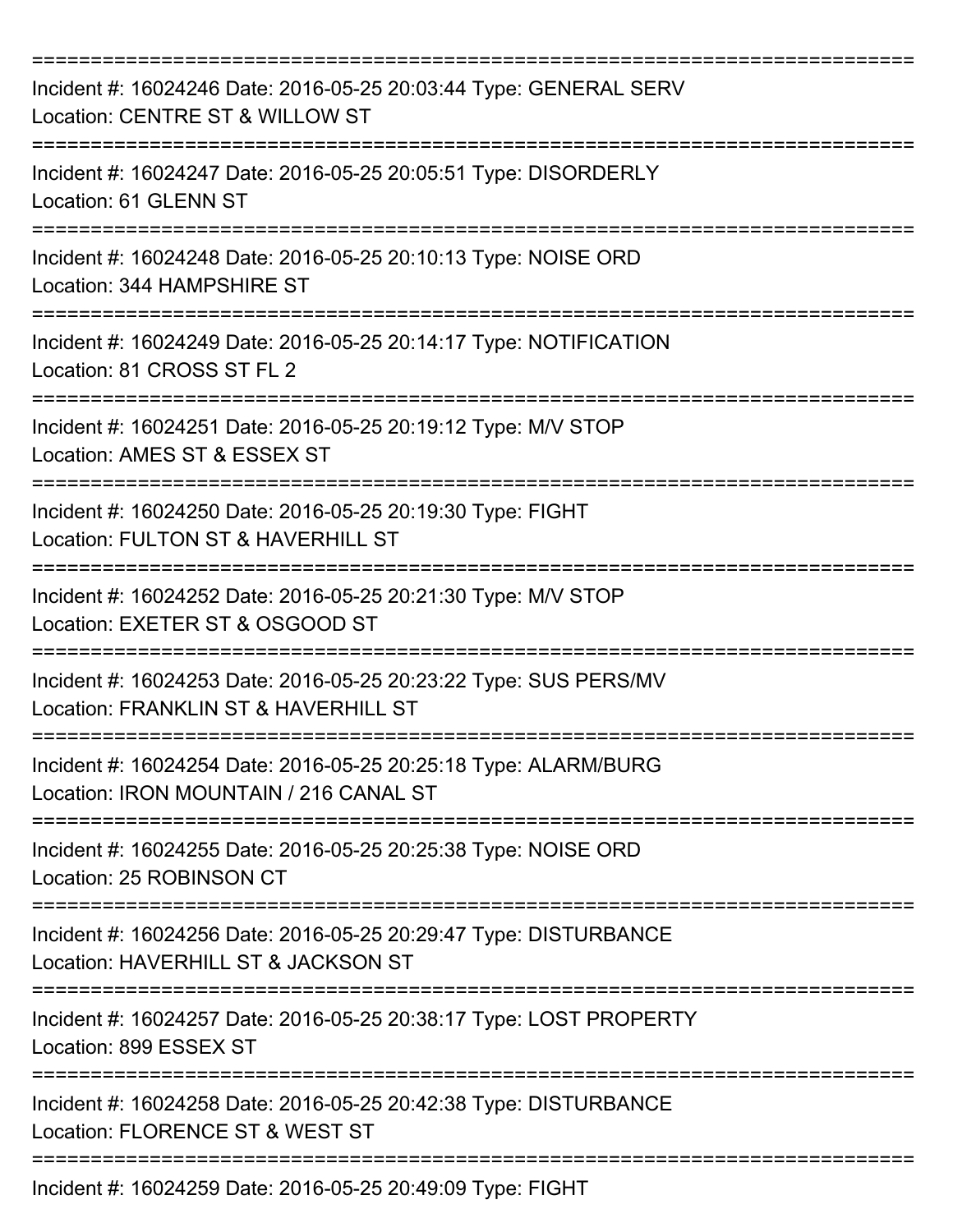| Incident #: 16024260 Date: 2016-05-25 21:12:44 Type: GENERAL SERV<br>Location: 11 NORRIS ST                  |
|--------------------------------------------------------------------------------------------------------------|
| Incident #: 16024261 Date: 2016-05-25 21:16:50 Type: FIGHT<br>Location: 232 HAMPSHIRE ST                     |
| Incident #: 16024262 Date: 2016-05-25 21:22:10 Type: NOISE ORD<br>Location: BROOK ST & UNION ST              |
| Incident #: 16024263 Date: 2016-05-25 21:23:29 Type: ALARM/HOLD<br>Location: 65 DURSO AV                     |
| Incident #: 16024264 Date: 2016-05-25 21:29:14 Type: AUTO ACC/NO PI<br>Location: MERRIMACK ST & WOLCOTT AV   |
| Incident #: 16024265 Date: 2016-05-25 21:44:47 Type: NOISE ORD<br>Location: 107 UNION ST                     |
| ==================<br>Incident #: 16024266 Date: 2016-05-25 21:48:06 Type: NOISE ORD<br>Location: 84 AVON ST |
| Incident #: 16024267 Date: 2016-05-25 21:54:55 Type: FIGHT<br>Location: HAVERHILL ST & UNION ST              |
| Incident #: 16024268 Date: 2016-05-25 22:11:49 Type: M/V STOP<br>Location: ELM ST & NEWBURY ST               |
| Incident #: 16024269 Date: 2016-05-25 22:18:15 Type: FIGHT<br>Location: CENTRAL BRIDGE / 0 MERRIMACK ST      |
| Incident #: 16024270 Date: 2016-05-25 22:25:48 Type: SUICIDE ATTEMPT<br>Location: WOODLAND CT & DALE ST      |
| Incident #: 16024271 Date: 2016-05-25 22:39:44 Type: MEDIC SUPPORT<br>Location: 107 SUMMER ST                |
| Incident #: 16024272 Date: 2016-05-25 22:43:17 Type: CK WELL BEING<br>Location: 17 FOREST ST FL 3            |
| Incident #: 16024273 Date: 2016-05-25 22:46:35 Type: DISTURBANCE                                             |

Location: 18 FERN ST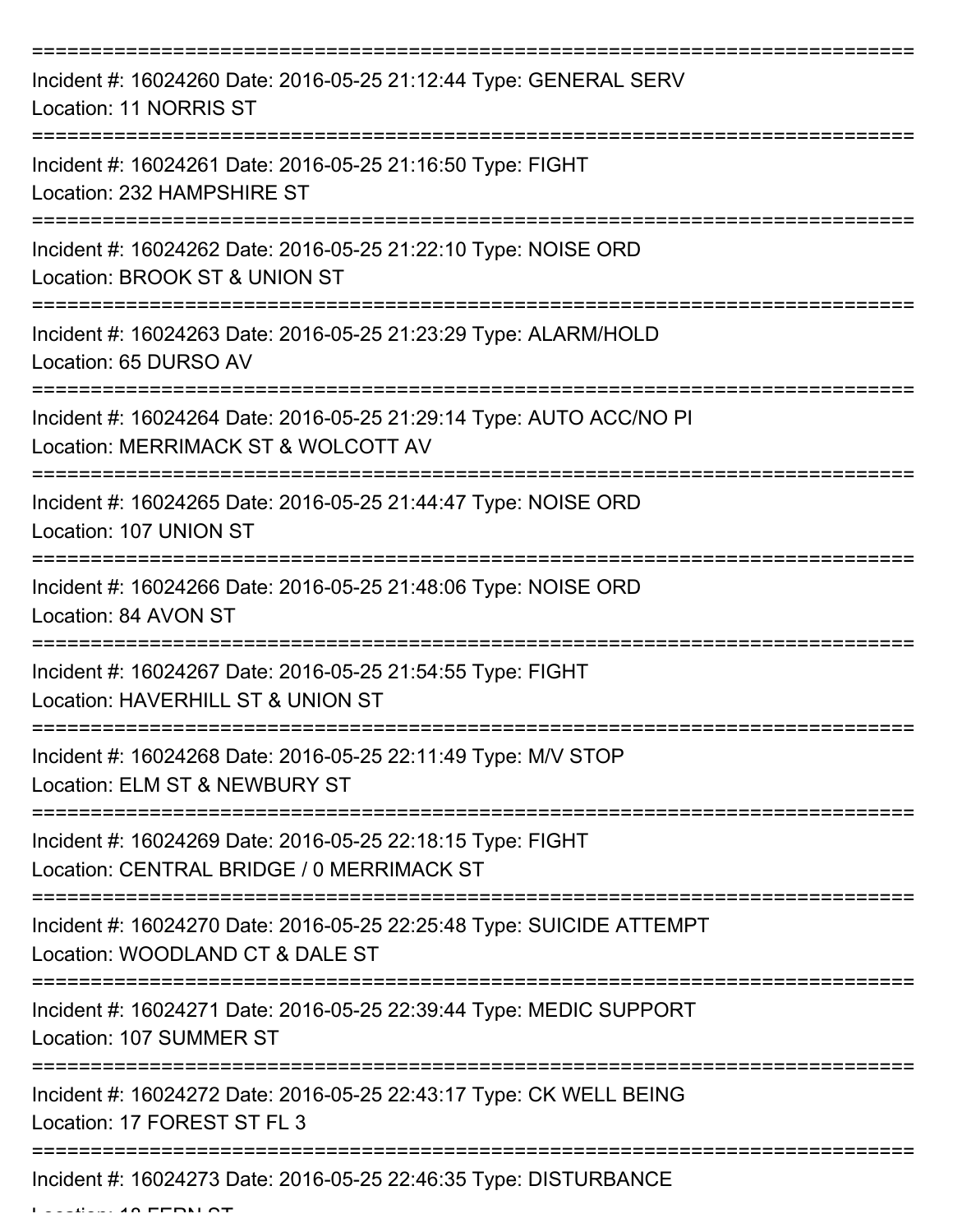| Incident #: 16024274 Date: 2016-05-25 22:51:31 Type: M/V STOP<br>Location: MT VERNON ST & S BROADWAY           |
|----------------------------------------------------------------------------------------------------------------|
| Incident #: 16024275 Date: 2016-05-25 22:55:15 Type: NOISE ORD<br>Location: 107 CHESTER ST                     |
| Incident #: 16024276 Date: 2016-05-25 23:00:17 Type: WARRANT SERVE<br>Location: 265 LOWELL ST                  |
| Incident #: 16024277 Date: 2016-05-25 23:02:19 Type: M/V STOP<br>Location: LAWRENCE ST & LOWELL ST             |
| Incident #: 16024279 Date: 2016-05-25 23:03:15 Type: A&B PAST<br>Location: KENNEDYS CLEANERS / 180 LAWRENCE ST |
| Incident #: 16024278 Date: 2016-05-25 23:04:46 Type: M/V STOP<br>Location: HAMPSHIRE & BRADFORD                |
| Incident #: 16024280 Date: 2016-05-25 23:08:07 Type: M/V STOP<br>Location: CANAL ST & MARSTON ST               |
| Incident #: 16024281 Date: 2016-05-25 23:10:20 Type: SUS PERS/MV<br>Location: S BROADWAY & WEARE ST            |
| Incident #: 16024282 Date: 2016-05-25 23:11:49 Type: M/V STOP<br>Location: CANAL ST & UNION ST                 |
| Incident #: 16024283 Date: 2016-05-25 23:12:55 Type: NOISE ORD<br>Location: 84-86 AVON ST                      |
| Incident #: 16024284 Date: 2016-05-25 23:18:17 Type: M/V STOP<br>Location: ANDOVER ST & BEACON ST              |
| Incident #: 16024285 Date: 2016-05-25 23:19:23 Type: NOISE ORD<br>Location: 105 UNION ST                       |
| Incident #: 16024286 Date: 2016-05-25 23:27:35 Type: NOISE ORD<br>Location: 47 TRENTON ST FL 1                 |
| ------------------------<br>Incident #: 16024287 Date: 2016-05-25 23:28:03 Type: NOISE ORD                     |